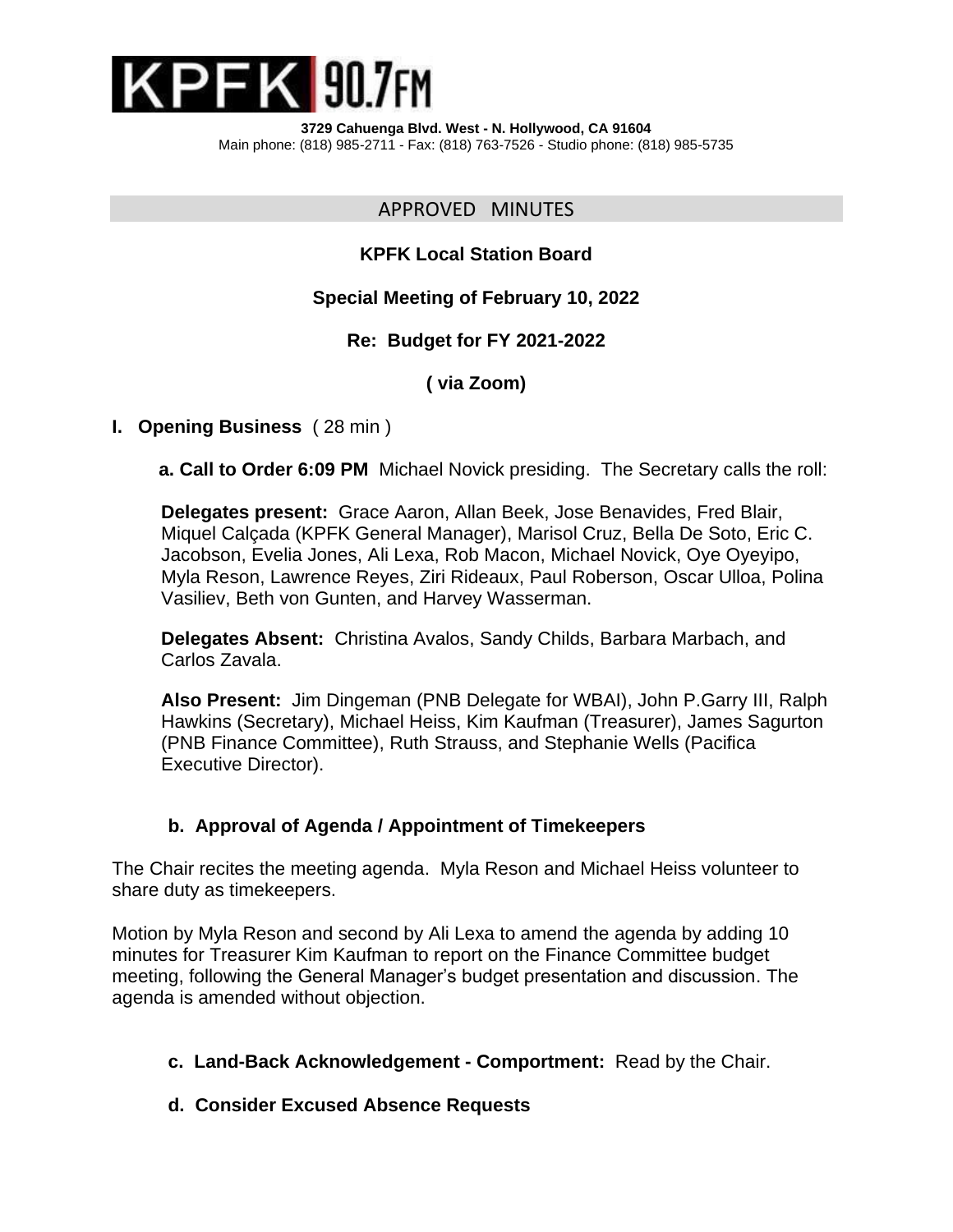

Sandy Childs has requested an excused absence. Calling for objections, and hearing none, the Chair declares the request is accepted.

- **e. Pacific Mission Statement:** Read by Bella De Soto.
- **f. Appeal for Members and Funds** is made by the Chair.

## **II. General Manager's Budget Presentation** ( 7 min )

The Chair invites the General Manager to proceed with his budget report.

Bella De Soto moves to go to a closed session. Point of Order by Grace Aaron stating there is no precedent for budgets in general to be considered in closed session and that the Listener-Members have every right to see transparency in budget discussions. Other members take the floor in support of the Point of Order. The Chair notes that closed sessions are strictly meant for the discussion of specific personnel issues and to protect other proprietary information. The Chair recognizes a consensus to remain in open session and calls for the General Manager's budget presentation.

GM Miquel Calçada takes the floor to present his budget proposal.

( Allan Beek announces is leaving the meeting )

The Chair wishes to proceed with the Treasurer's report, with questions for the GM and the Treasurer to follow.

## **III. Treasurer's Report** ( 5 min )

Treasurer Kim Kaufman presents her analysis of the proposed budget. The Treasurer recommends that the proposed budget should be rejected by the Board.

**IV. Main Motion** The motion from the Finance Committee reads as follows:

" Moved that the FC rejects the FY22 deficit budget. We recommend a special meeting of the LSB with the GM to deal with the budget as soon as possible."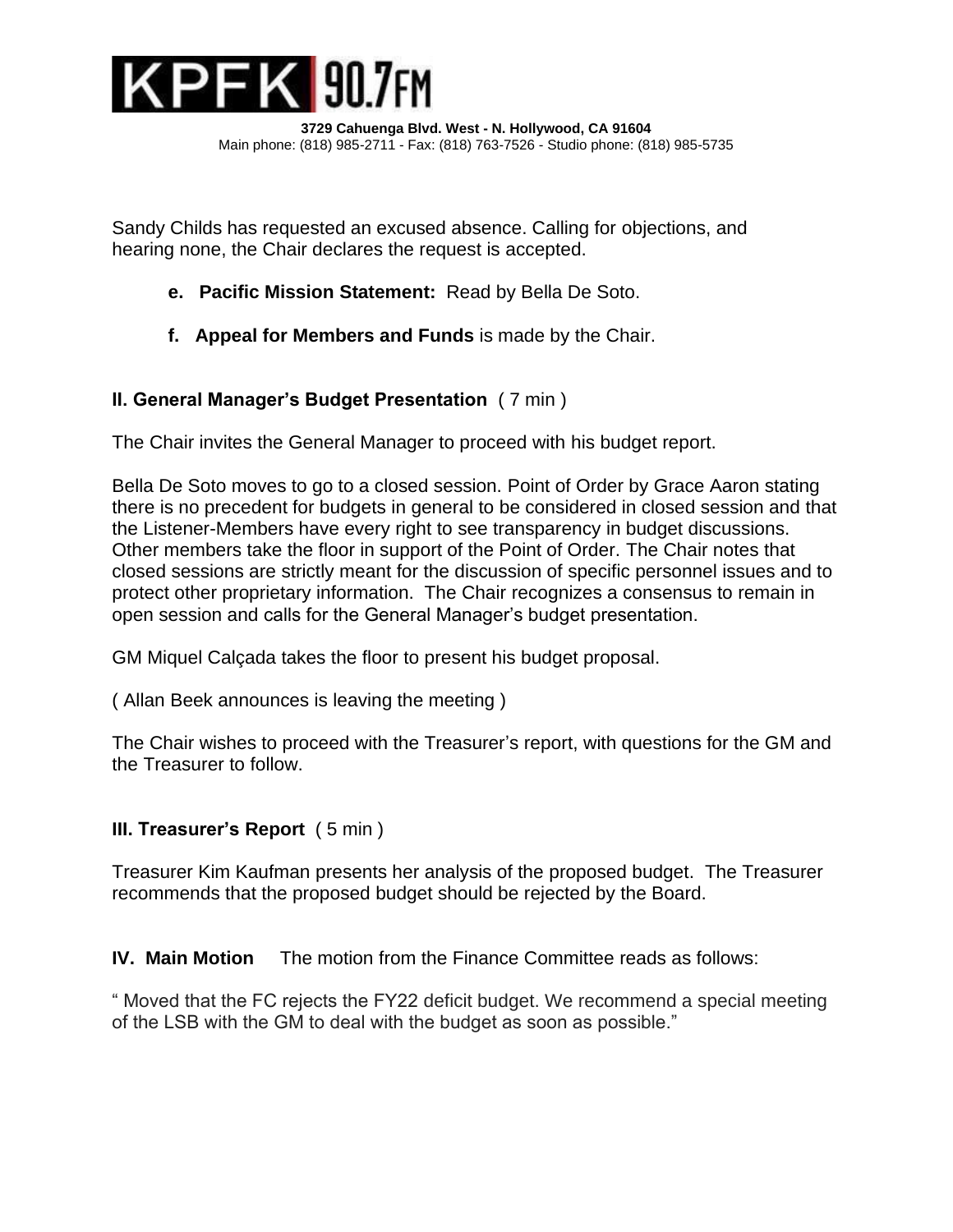

The Chair opens the floor to Board members' questions and discussion with the opportunity for response from the Treasurer and the General Manager.

- **a.** LSB members questions and discussion ( 20 min )
- **b.** Public comments and discussion ( 30 min )

# **V. Substitute Motion** ( 9 min )

The Chair proposes a substitute motion to the main motion.

"Moved that the budget be adjusted to reflect a higher daily intake during fund drives for February and the actuals for the previous dives during this fiscal year, and still larger daily support for the final two drives, plus income derived from a goal of 1000 new basic members a month for the remainder of the year, and one additional sustainer each day. Additional revenue from grants should also be estimated. The LSB also recommends a further reduction in central services payments, including for the PRA, and a commitment from the Foundation to make the PRA a source of income to the Foundation by monetizing the archival material."

So moved Bella De Soto. Second by Lawrence Reyes.

The Chair asks for a roll call vote. The Secretary records the vote as follows:

Grace Aaron (No), Allan Beek (left the meeting), Jose Benavides (Yes) , Fred Blair (No), Marisol Cruz (Yes), Bella De Soto (Yes), Eric C. Jacobson (No), Evelia Jones (No), Ali Lexa (No), Rob Macon (Abstain), Michael Novick (Abstain), Oye Oyeyipo (No), Myla Reson (No), Lawrence Reyes (Yes), Ziri Rideaux (No), Oscar Ulloa (Yes), Polina Vasiliev (Yes), Beth von Gunten (No), and Harvey Wasserman (No).

Vote totals 6 yea, 10 nay, and one abstention. The substitute motion fails.

## **VI. Consideration of the Main Motion on the Proposed Budget for FY 2022** ( 4 min )

The Motion is to adopt the resolution from the Finance Committee:

" Moved that the FC rejects the FY22 deficit budget. We recommend a special meeting of the LSB with the GM to deal with the budget as soon as possible."